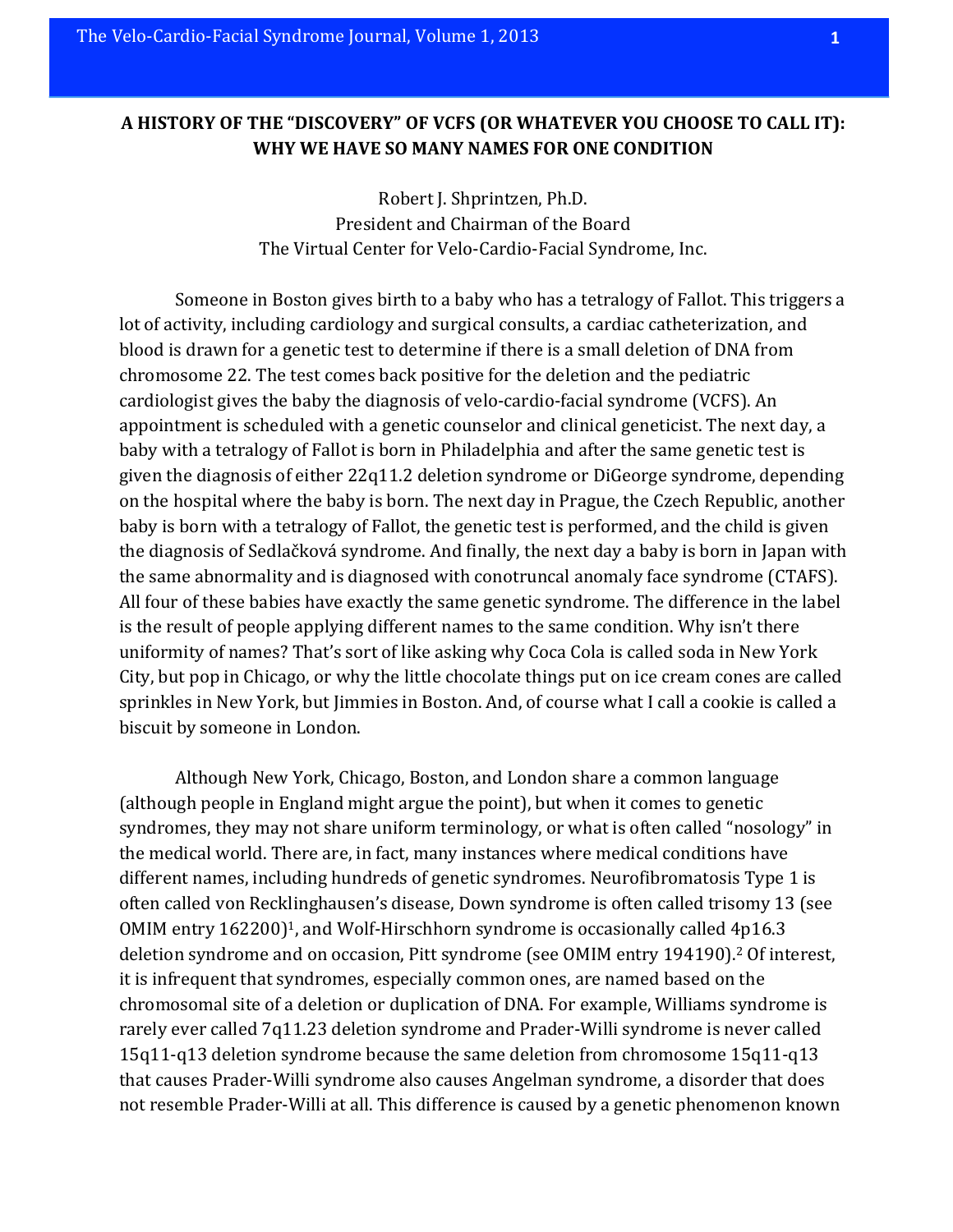as "imprinting," where the expression of the syndrome is determined by the absence of maternal DNA versus paternal DNA from 15q.

# So, who first discovered this syndrome, who named it, and is it important if there is **only one name for the syndrome?**

Who first discovered this syndrome? The best evidence is that is was Eva Sedlačková.<sup>3</sup> Dr. Sedlačková was an ear, nose and throat physician who specialized in speech and voice disorders. This specialty, called **phoniatry**, is a distinct type of practice in Europe, but not in the United States. There are phoniatrists in Central and South America. In fact, one of our experts, Antonio Ysunza, M.D., M.S., Ph.D. is a phoniatrist who began his career in Mexico City. In the U.S., speech and voice disorders are handled largely by a separate field of study, speech-language pathology, an area that does not require a medical degree, although some ear, nose and throat specialists focus on disorders of voice (called laryngology). Dr. Sedlačková, a phoniatrist, was a physician who focused largely on voice and resonance disorders (especially hypernasality) and was well known in Eastern Europe in the middle of the  $20<sup>th</sup>$  Century for her work with cleft palate speech and the treatment of hypernasality. In 1955, she published a paper in a Czechoslovakian medical journal<sup>1</sup> describing 26 children who had deficient, hypoplastic musculature in the soft palate (also called the velum) resulting in hypernasal speech. Among these cases were a substantial number of people with what I first called velo-cardio-facial syndrome 20 years later in an article published in the American medical literature. Dr. Sedlačková published a second paper on what she called a syndrome of velo-facial hypoplasia in 1967.<sup>4</sup> Many of the physical problems she described were consistent with VCFS, although most of her description was focused on speech, facial appearance, and a theory of innervation of the soft palate. However, there is no doubt that she recognized a distinct condition that is the syndrome we now call VCFS. Unfortunately for Dr. Sedlačková, at the time of her report of these 26 cases, Czechoslovakia was behind the "iron curtain" and medical literature from Eastern Europe was not widely read or disseminated. Also, the fact that it was published in a foreign language did not help with wide recognition of her work. The paper she wrote preceded computers (as we know them) and hence preceded library databases like PubMed and Medline that catalogue all of the world's medical literature. Sedlačková's early publications were largely ignored in most of Western Europe and the U.S.

It was not until 1968 that cases of this syndrome became evident in English language publications. Receiving the greatest amount of attention was the work of Dr. Angelo DiGeorge<sup>5</sup>. A pediatric endocrinologist at St. Christopher's Hospital in Philadelphia, Dr. Digeorge described cases of babies with congenital heart disease who had an absent thymus gland, hypocalcemia, and immune deficiency. Most of these cases did not survive the newborn period because of the severity of their congenital heart disease complicated by immune issues. At that time, surgical outcomes for major heart anomalies was not what it is today. Therefore, at the time, Dr. DiGeorge did not have an opportunity to see his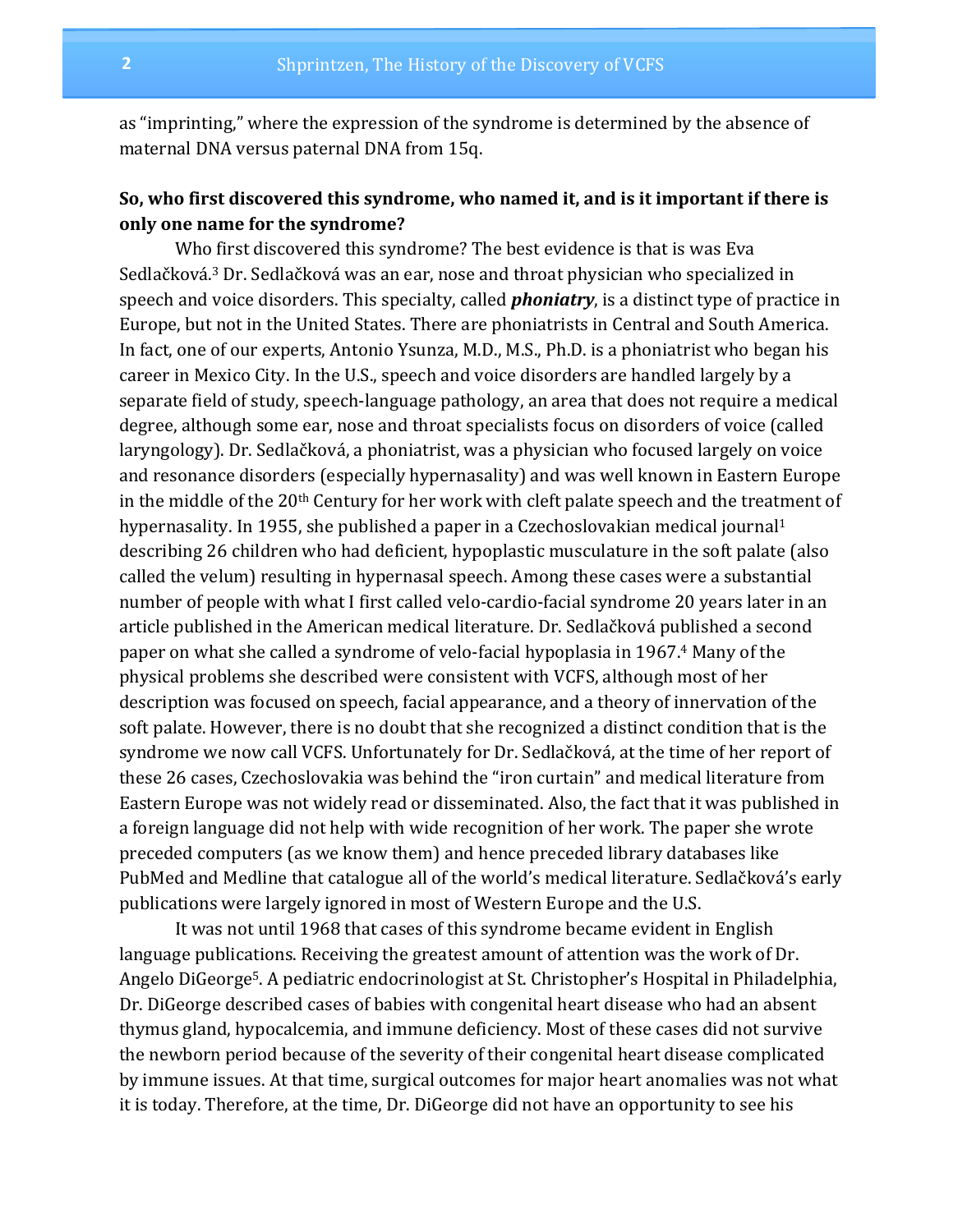patients grow into childhood, adolescence and adulthood, therefore limiting his ability to observe the development of learning disabilities, speech disorders, and other later onset disorders in VCFS. It is also true that the combination of congenital heart disease, absent thymus, immune disorders and hypocalcemia is not specific to VCFS and chromosome 22 deletions. This same combination of anomalies is also seen many other genetic and nongenetic syndromes, including Down syndrome, fetal alcohol syndrome, deletions from chromosome 10, chromosome 17, Zellweger syndrome, and kabuki syndrome (also known as Niikawa-Kuroki syndrome). For this reason, the association of congenital heart disease, hypocalcemia, and immune disorders is now known as DiGeorge sequence. A sequence is a grouping of symptoms that is not specific to a single cause, such as  $22q11$  deletions. Although VCFS is the most common condition to have DiGeorge sequence as part of its clinical picture, most children with VCFS do not have DiGeorge sequence. Some people mistakenly use the terms VCFS and DiGeorge interchangeably.

Also in 1968, William Strong, a pediatric cardiologist in Cleveland, Ohio who relocated to Augusta, Georgia described a family of a mother and three affected children (a boy and two girls) who had, what he called "a familial syndrome of right-sided aortic arch, mental deficiency and facial dysmorphism."<sup>6</sup> The article was very well documented with photographs and clinical description and review of the cases shown by Strong leave no doubt that he was, in fact, describing VCFS. Strong's article was called to my attention in 1980 by a pediatric resident, Robert W. Marion, M.D. who is currently the Executive Director of the Children's Evaluation and Rehabilitation Center at the Rose F. Kennedy Center and Chief of the Divisions of Genetics and of Development Medicine at The Children's Hospital at Montefiore, Bronx, NY. I had submitted a paper to the medical journal **Pediatrics** that detailed four familial cases that we were convinced was proof that VCFS was a genetic syndrome with an autosomal dominant mode of inheritance.<sup>7</sup> Dr. Marion, as part of a research project he was doing with me at the time, had gone to the library to do a literature search for documentation of articles involving congenital heart disease and found the article by Strong. He brought me a photocopy of the article. You can imagine that my heart sunk to my feet when I saw that Strong had clearly described the syndrome a decade before I had. Although Strong had not assigned or suggested a name for the disorder, his description of it was excellent and comprehensive. The only thing missing was information about the speech in the family he described. It took me a while to find Dr. Strong in the days before computers, the internet and search engines. Finally, after I found that Dr. Strong was in Augusta, I called him and discussed his article and the family he described. He was very gracious and openly shared information and his thoughts on his family and VCFS. I asked him if the cases he described had normal speech. He said, and this is very close to what he said word for word, "Funny you should ask. None of them had cleft palate, but they all sure sounded like they did." As a result of our conversation, I acknowledged Dr. Strong's article and his role in delineating the syndrome in an addendum to our article. Although many names have been attached to this syndrome, including my name (Shprintzen syndrome),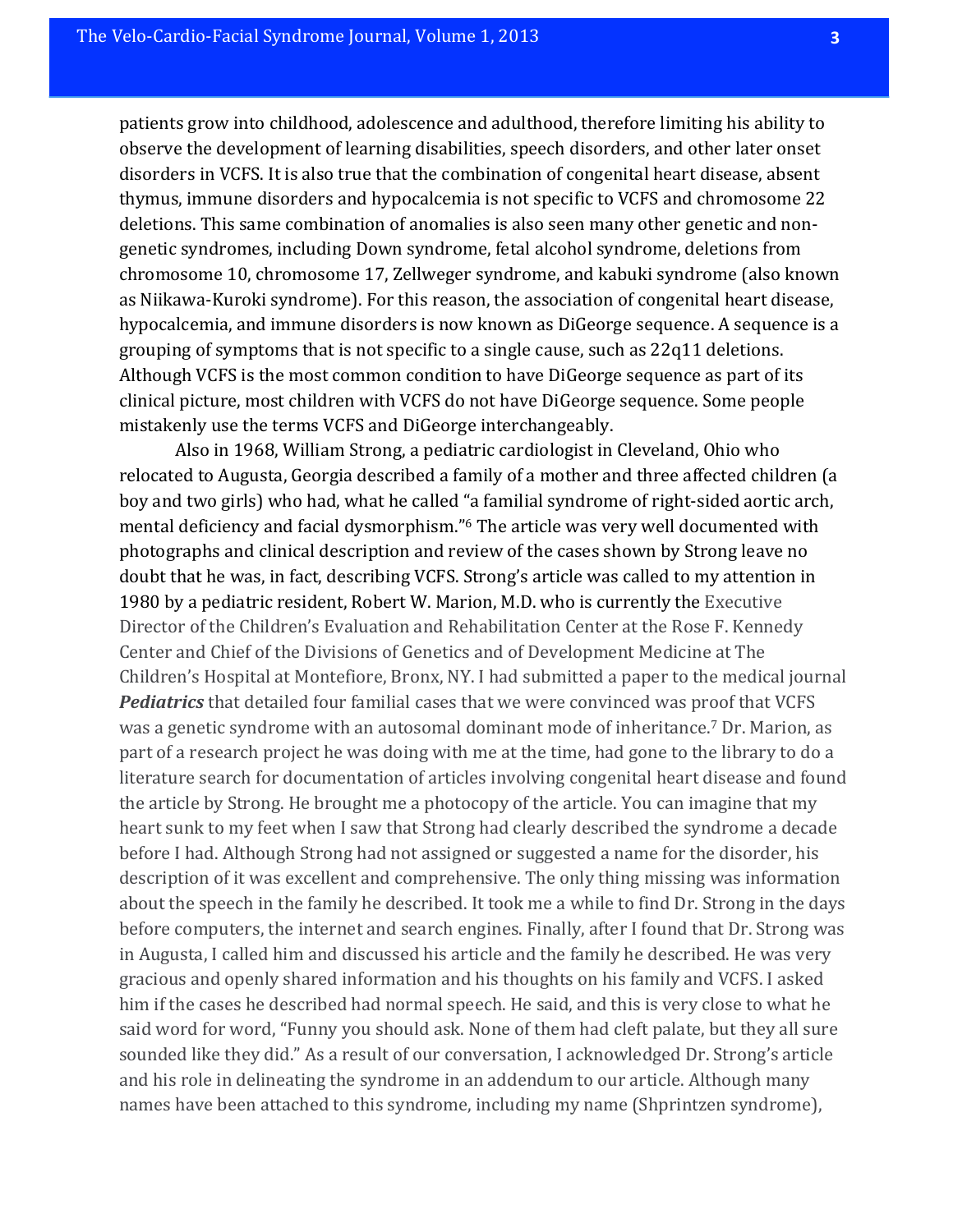the truth is that the disorder should probably be called Sedlačková-Strong syndrome. Sedlačková was clearly the first person to describe cases in the medical literature, and Strong defined a broader phenotype and identified that it was a heritable disorder.

### **Who Did Name the Syndrome?**

The short answer to this question is lots of people did. Sedlačková labeled this disorder "velofacial hypoplasia," a descriptive term for the symptoms she described.<sup>8</sup> The first appearance of the term Sedlačková syndrome I have found was in a publication in 1975, an article by Loós and Mártha in **Folia Phoniatrica**, a Swiss journal.<sup>9</sup> The title of the article, "Bronchus Anomalies Associated with Sedlačková Syndrome" is the first appearance of that eponym I can find in the literature. The label "DiGeorge syndrome" came from a Fellow of Dr. DiGeorge, Roberto Kretschmer, a pediatric endocrinologist from Mexico City who published a single case in 1968 that clearly had the syndrome we call VCFS. The title of that article, "Congenital Aplasia of the Thymus Gland (DiGeorge's Syndrome)" was in the **New England Journal of Medicine** in 1968. The term "Shprintzen syndrome" first appeared in medical literature in 1978 in an article describing syndromes with cleft palate by my primary mentor in clinical genetics, M. Michael Cohen,  $Ir.<sup>11</sup>$  Afterwards, the term was used in "Recognizable Patterns of Human Malformation," one of the definitive source books on genetic syndromes written by another of my mentors, David W. Smith of the University of Washington in Seattle.<sup>12</sup> The use of a person's name attached to a syndrome is known as an "eponym" such as Down syndrome after John Langdon Down from Great Britain, or Turner syndrome named after Henry Turner, an Illinois endocrinologist who described the condition in 1938. Eponyms are common in all walks of life for naming streets, parks, mountains, cities, and diseases. Although many scientists dislike the practice, it continues to this day for everything from an Apgar score (Virginia Apgar) to the Heimlich maneuver. The continuous argument over the name of the disorder will probably continue for a long time and, in my opinion, is not a very good use of time or thought. People know that a car and an automobile are the same thing and that VCFS and 22q11 deletion syndrome is also the same thing. It is no secret that I am not in favor of the use of the label  $22q11$  deletion syndrome, and the reason for not preferring that label is very simple. Not everyone with a deletion from chromosome 22 at the  $q11$ band has the same syndrome.

#### **Deletions from chromosome 22 and VCFS**

It is now well understood that the syndrome that brings people to this web site, what I prefer to call VCFS, is cause by a deletion from chromosome 22 in a region called the q11.2 band. The term "band" refers to the appearance of a chromosome after it has been stained with a chemical called giemsa, and the application of giemsa to chromosomes creates alternating dark and light bands (called G-banding) that are assigned number labels when counted from the centromere of the chromosome (see Figure 1). The chromosome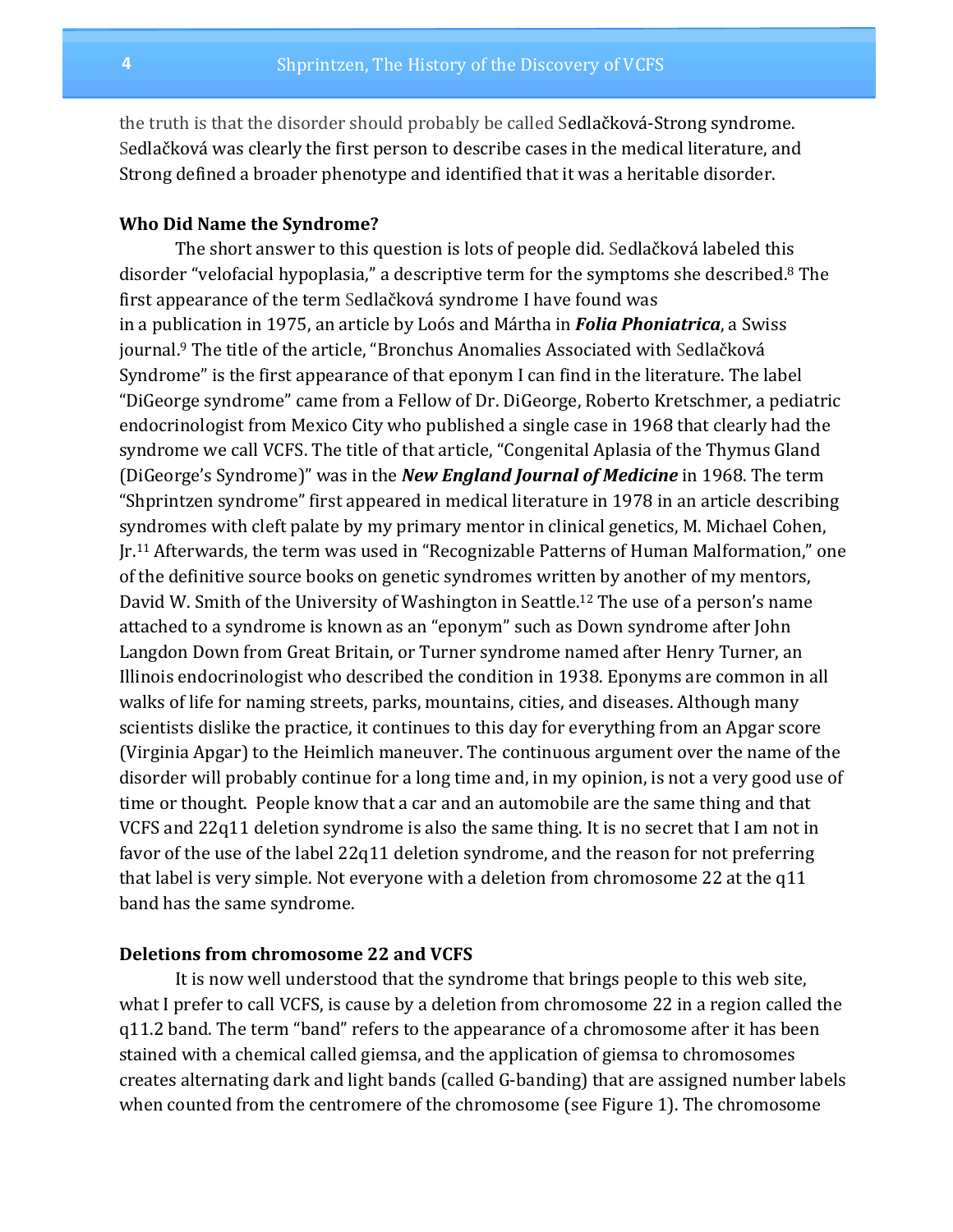number is 22, q signifies the long arm of the chromosome (the short arm is labeled the  $p$  arm), and  $q11.2$  refers to the region within a particular stained band. More specifically, the segment of  $22q11.2$  labeled as  $q11.21$  is the region from which the deletion for VCFS occurs. This is a region large enough to contain approximately 40 genes, and the region is divided into 3 different segments see Figure 2). The divisions within  $22q11.2$  are caused by 4 area of DNA known as Low Copy Repeats (LCRs). These LCR segments are labeled as A, B, C, and D and have been shown to be responsible for the process of the deletion of DNA that causes VCFS (Edelmann et al., 1999). The first segment from LCR A to LCR B is approximately  $1.5$ million base pairs of DNA and contains approximately 30 genes. Deletion of the portion of chromosome 22 causes a multiple anomaly syndrome that we recognize as VCFS,



DiGeorge, Conotruncal Anomalies Face Syndrome, Sedlačková syndrome, and what people are often calling 22q11 deletion syndrome. This region contains the important genes *TBX1*,



*COMT*, *DGCR6*, *GP1BB*, *CTLD* and *PRODH*. The segment from LCR B to LCR C contains only four genes and their significance in terms of how their deletion may result in problems for people with VCFS is not yet known for certain. The regions from C to D contains

approximately 10 genes and their significance in terms of the expression of the syndrome is also not fully understood. What we do understand is that the only cases that have the "classic" expression of VCFS (DiGeorge, CTAF, Sedlačková syndrome, 22q11DS, etc.) are those in whom the segment from A to B is missing. In a recent article, Mikhail et al.  $(2013)$ reported a series of cases with deletions that did not include the region from A to  $B^{13}$  I have also seen a number of these cases, as have others. At the annual meeting of the Velocardio-Facial Syndrome Educational Foundation in 2012, Graf et al. reported these cases. This presentation is available on the web site of the Educational Foundation.<sup>14</sup> Mikhail et al. suggested that depending on the location of the deletion, the expression of the anomalies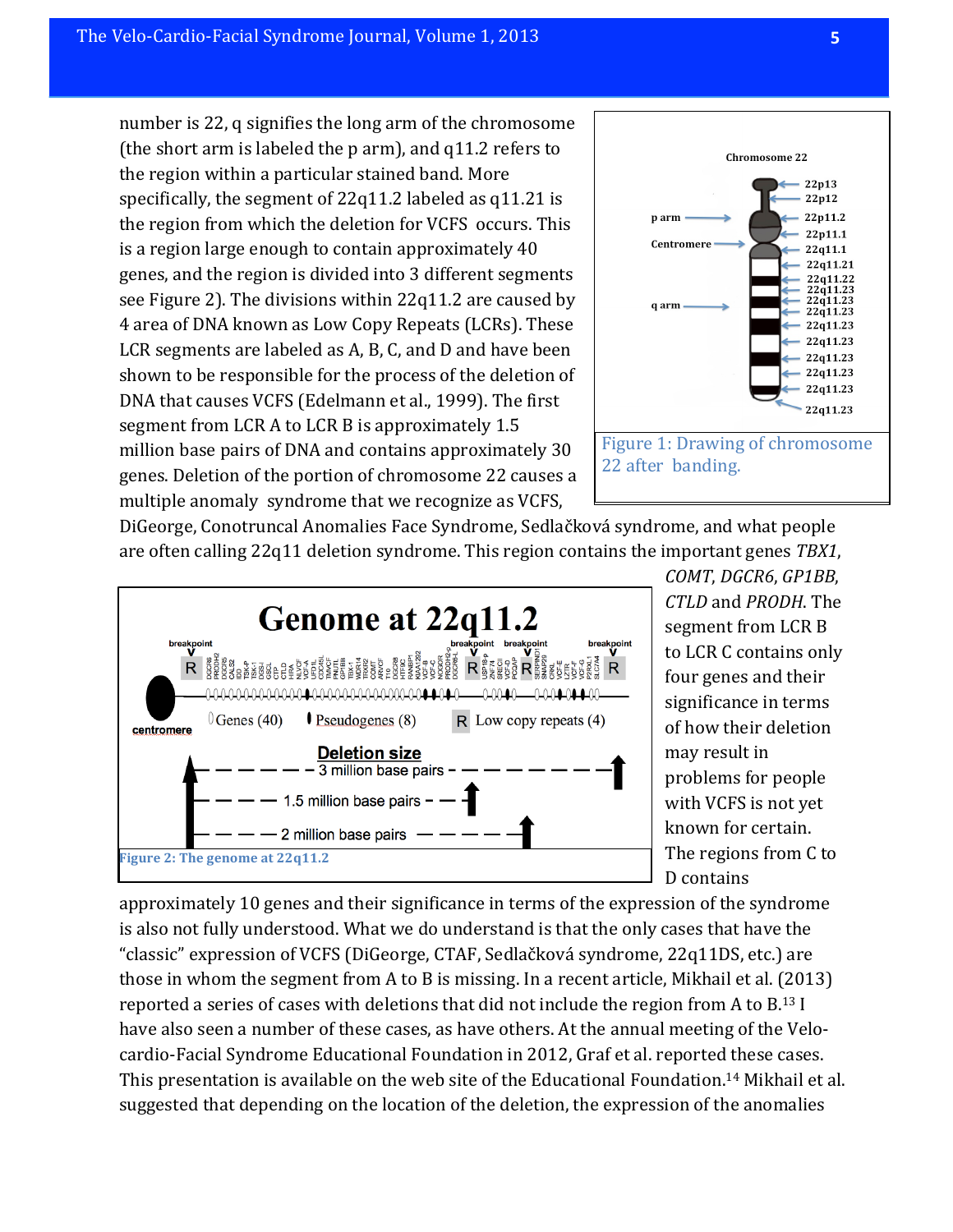was different from that seen in classic VCFS cases. My own experience is that the clinical expression of deletions that do not include the region from A to B are very different from cases of VCFS in most ways and cannot be confused . Therefore, not everyone who has a deletion within the  $22q11$  region has the same syndrome. There are number of different clinical conditions that can be caused by deletions within 22q11. Therefore, calling VCFS "22q11 deletion syndrome" is misleading because people with deletions that do not include the region from A to B do not have VCFS. While this may seem like an academic argument, it is not. Many treatments applied to people with VCFS are syndrome specific. In other words, the treatments applied to VCFS would not be applied to people who do not have the syndrome. These treatments would range from medications and surgery to behavioral therapies and education. Therefore the distinction is important.

## **So, What Should I Call It?**

Whatever you want. In my opinion, the entire issue of name and label is irrelevant compared to what is important. The important thing is knowing what to do once the syndrome is recognized. Would a health care professional do something different for Down syndrome than they would for trisomy 21? Not here in the United States, or America, or the USA. Not sure how it would work in England, Great Britain, or the United Kingdom.

## **REFERENCES**

- 1. Lopez A (2013). Down syndrome. Entry in Online Mendelian Inheritance in Man  $(OMIM)$ , http://omim.org/entry/190685, accessed August 18, 2013.
- 2. Lopez A (2013). Wolf-Hirschhorn syndrome. Entry in Online Mendelian Inheritance in Man (OMIM), http://omim.org/entry/194190, accessed August 18, 2013.
- 3. Sedlačková E (1955). The syndrome of the congenitally shortening of the soft palate. Cas Lek Ces 94:1304–1307.
- 4. Sedlačková E (1967). The syndrome of the congenitally shortened velum: the dual innervation of the soft palate. Folia Phoniatrica 19:441-450.
- 5. DiGeorge AM (1968). Congenital absence of the thymus and its immunologic consequences: concurrence with congenital hypoparathyroidism. Birth Defects Original Article Series, 4:116-21.
- 6. Strong WB (1968). Familial syndrome of right-sided aortic arch, mental deficiency, and facial dysmorphism. Journal of Pediatrics. 73:882-888.
- 7. Shprintzen RJ, Goldberg R, Young D, Wolford L (1981). The velo-cardiofacial syndrome: a clinical and genetic analysis. Pediatrics, 67:167–172.
- 8. Fokstuen S, Vrticka K, Riegel M, Da SilvaV, Baumer A, Schinzel A (2001). Velofacial hypoplasia (Sedlačková syndrome): A variant of velocardiofacial (Shprintzen) syndrome and part of the phenotypical spectrum of del  $22q11.2$ .